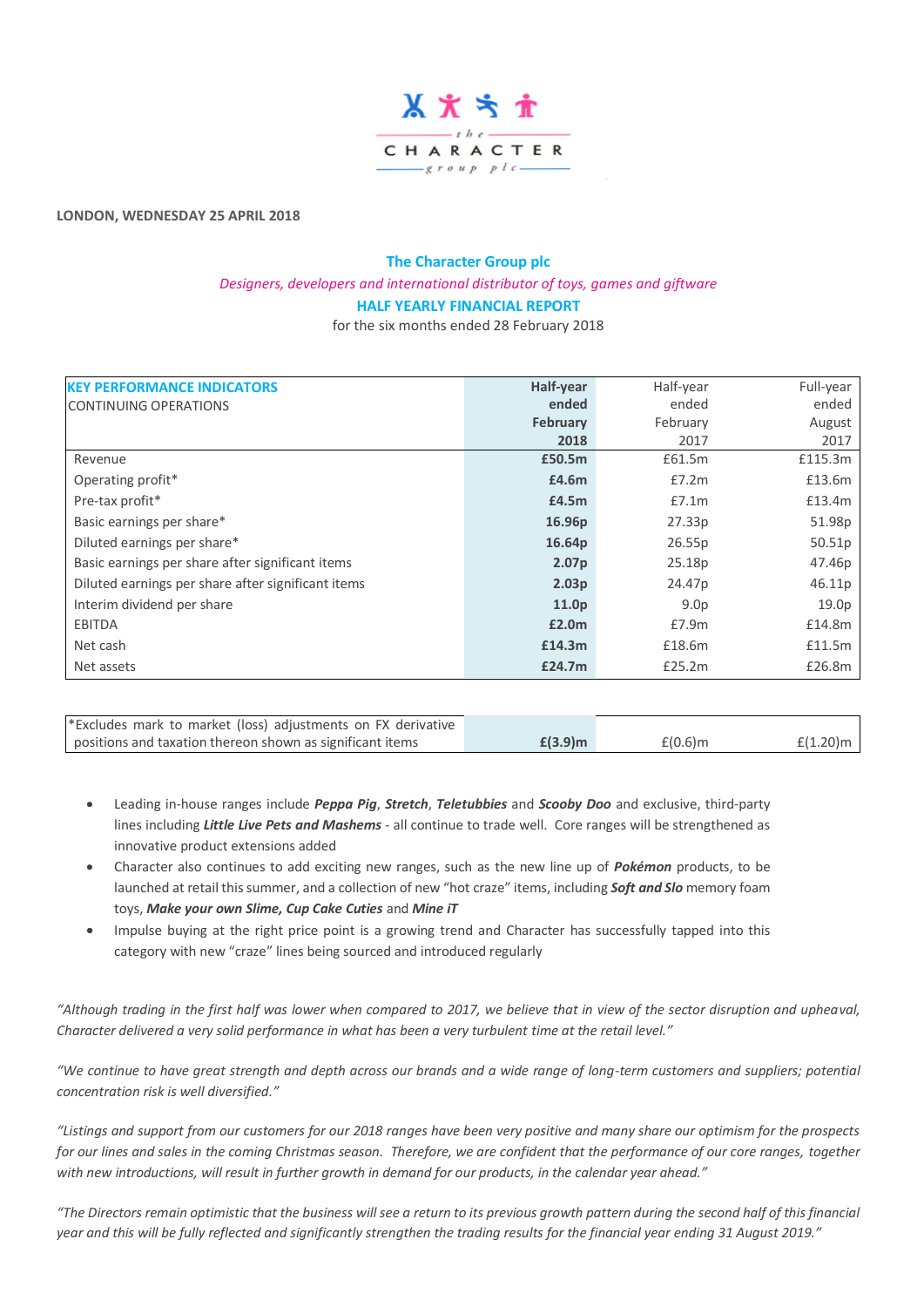### **FTSE sector**: leisure: **FTSE AIM All-share: symbol**: CCT.L: **Market cap**: £100.3m

Copies of this statement can be viewed at [www.thecharacter.com.](http://www.thecharacter.com/) Product ranges can be viewed at [www.character-online.co.uk.](http://www.character-online.co.uk/)

# **ENQUIRIES**

**The Character Group plc** Jon Diver, Joint Managing Director Kiran Shah, Joint Managing Director

**Office: +44 (0) 208 329 3377** Mobile: +44 (0) 7831 802219 (JD) Mobile: +44 (0) 7956 278522 (KS) **Email**: [info@charactergroup.plc.uk](mailto:info@charactergroup.plc.uk)

**Panmure Gordon** (*Nominated Adviser and Joint Broker)* Andrew Godber **Tel: +44 (0) 20 7886 2500**

**Allenby Capital Limited**  *(Joint Broker)* Nick Athanas Katrina Perez **Tel: +44 (0) 20 3328 5656**

**TooleyStreet Communications Limited**  *(Investor and media relations)* Fiona Tooley **Tel: +44 (0) 7785 703523 Email:** [fiona@tooleystreet.com](mailto:fiona@tooleystreet.com)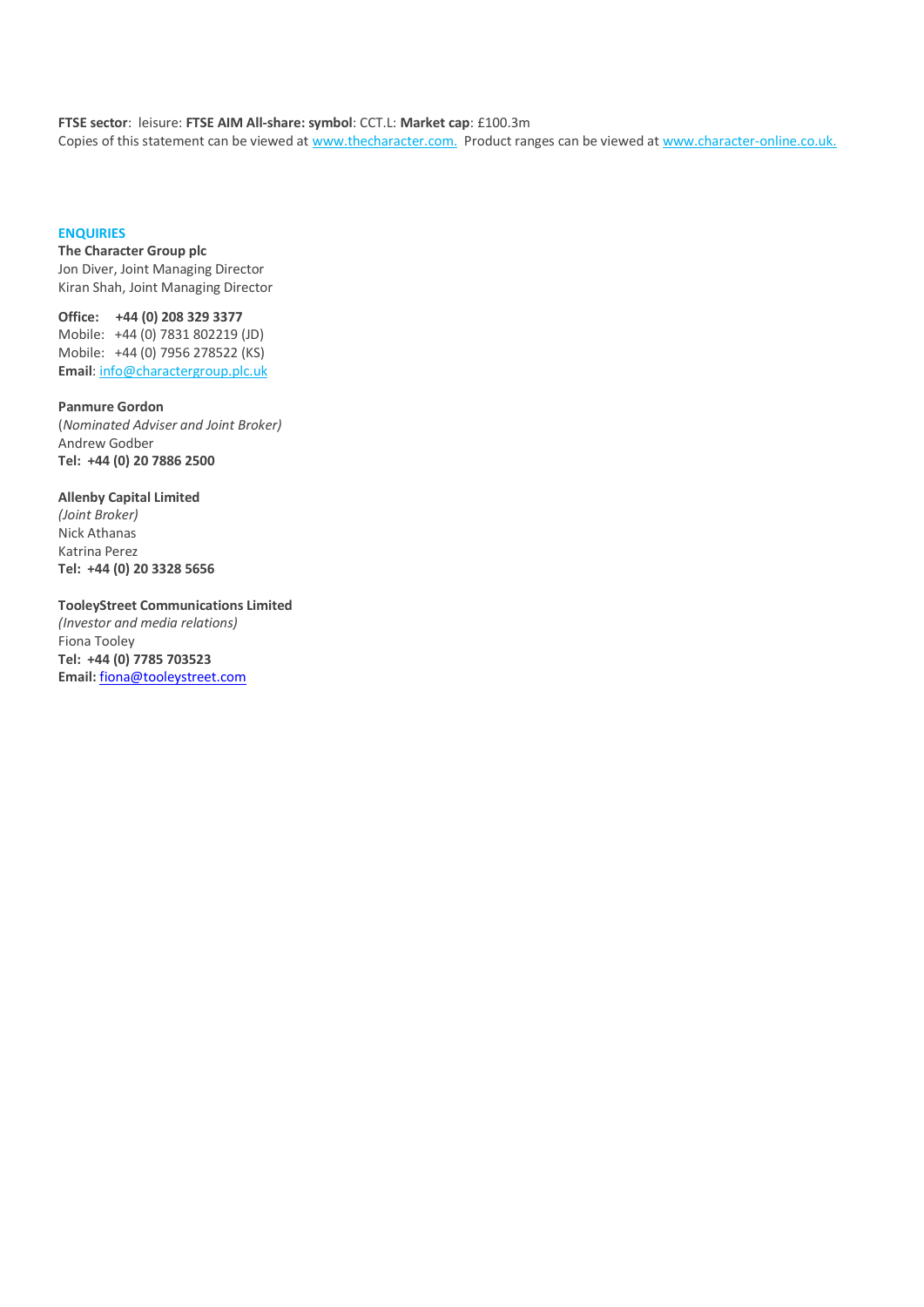### **The Character Group plc**

(the "Company" or "Group" or "Character") *Designers, developers and international distributor of toys, games and giftware*

### **HALF YEARLY FINANCIAL REPORT**

for the six months ended 28 February 2018

### **INTRODUCTION**

In a period where a number of macro-economic factors have, as previously highlighted, adversely affected our marketplace, the Group's performance for the half year ended 28 February 2018 has been mixed and reflects the anticipated lower trading levels compared to 2017. The first four months sales were in line with our expectations, with UK sales holding up and FOB sales (Free on Board) being lower when compared to the same period in 2017. This period included the all-important 2017 Christmas sales, where we successfully focused our domestic sales efforts on absorbing the impact of the failure of Toys R Us in the UK. The environment for our FOB sales was more challenging and, in the period under review, the Group has been negatively impacted by several global factors, most notably the adverse foreign currency exchange movements in the period and the world-wide restructuring of Toys R Us, which had a direct, adverse impact on all our major international markets.

Against this back-drop, we are delighted to report that our continued focused efforts have been rewarded with Character's UK domestic sales achieving record levels in January and February 2018, ahead of budget and surpassing UK domestic sales in the same period last year.

Our strategic focus remains unchanged: "to seek and develop exciting products which meet domestic and international market demand." We closely study trends and opportunities in the market to build on this position, with timely new brand and product additions, and remain sensitive to product life cycles and changes in the composition of our major customer base and the industry landscape generally.

### **OUR PORTFOLIO**

Our product line is derived from third-party manufacturers, through exclusive distribution agreements, and our own-developed in-house ranges, including those that we produce 'under licence'. We continue to have great strength and depth across our brands and a wide range of long-term customers and suppliers; potential concentration risk is well diversified.

At this year's London Toy Fair held in January we won two awards: **Best Electronic Toy** for the *Laser X Dual Pack*, manufactured by NSI International Inc., and **Best Action Toy** for *The Original Stretch Armstrong*, manufactured under licence from Hasbro. Each of these toys were also awarded the status of 'Dream Toys' in November 2017.

Our leading in-house ranges include *Peppa Pig*, *Stretch*, *Teletubbies* and *Scooby Doo* and our exclusive, third-party lines include *Little Live Pets and Mashems* and these all continue to trade well. These core ranges will be strengthened as we add innovative product extensions to them. We continue to add exciting new ranges, such as the new line up of *Pokémon* products, which will be launched at retail this summer. We have also added to our offering, a collection of new "hot craze" items, including *Soft and Slo* memory foam toys, *Make your own Slime, Cup Cake Cuties* and *Mine iT.* Impulse buying at the right price point is a growing trend and we have successfully tapped into this category with new "craze" lines being sourced and introduced regularly.

Listings and support from our customers for our 2018 ranges have been very positive and many share our optimism for the prospects for our lines and sales in the coming Christmas season. Therefore, we are confident that the performance of our core ranges, together with new introductions, will result in further growth in demand for our products, in the calendar year ahead.

### **PERFORMANCE ON CONTINUING OPERATIONS**

Revenue in the period was £50.5m, against £61.5m in the comparable 2017 period (FY2017: £115.3m).

A significant proportion of the Group's purchases are made in US dollars. The business is therefore exposed to foreign currency fluctuations and manages the associated risk through the purchase of forward exchange contracts and derivative financial instruments. Under International Financial Reporting Standards (IFRS), at the end of each reporting period the Group is required to make an adjustment in its financial statements to incorporate a 'mark to market' valuation of such financial instruments. The 'mark to market' adjustment for this financial period results in a charge against profit of £3.85m being reported. This compares to a charge of £0.57m shown in the corresponding period in 2017 and a charge of £1.19m reported in the year to 31 August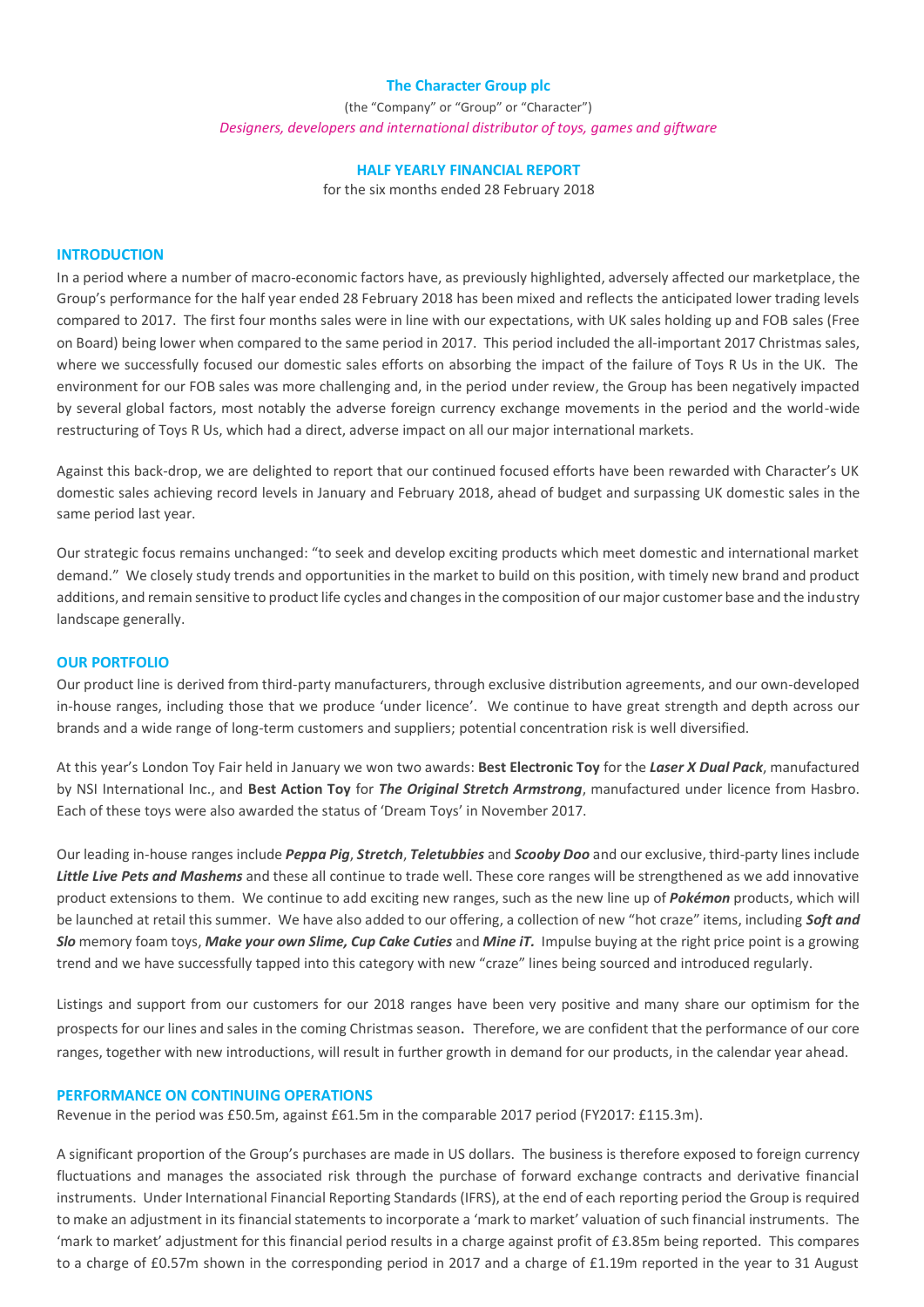2017. These mark to market adjustments are non-cash items, calculated by reference to unpredictable and sometimes volatile currency spot rates at the respective balance sheet dates. To highlight profitability on a normal basis these adjustments are shown separately as significant items to demonstrate the "underlying" profit measures presented in this report.

Gross profit margin in the period amounted to 35.2%, compared to 32.2% in the same 2017 period, and 32.6% for the August 2017 financial year. The improvement in margin reflects the change in mix, with a greater percentage of revenues being derived from UK sales and a lesser amount from the lower margin FOB sales.

The Group is reporting a profit before tax for the period of £4.5m, down on the comparative period in 2017 (HY2017: £7.1m; FY2017: £13.4m). Earnings before interest, tax, depreciation and amortisation (EBITDA) were £2.0m (HY2017: £ 7.9m; FY2017: £14.8m).

Basic earnings per share amounted to 16.96p (HY2017: 27.33p; FY2017: 51.98p). Diluted earnings per share, on the same basis, were 16.64p (HY 2017: 26.55p; FY 2017: 50.51p).

The Key Performance Indicators table shown at the front of this report provides the foregoing data by reference to Generally Accepted Accounting Practice (GAAP), as adopted by the Group.

# **FINANCIAL POSITION, WORKING CAPITAL & CASH FLOW**

The Group's capital base remained solid with net assets at 28 February 2018 of £24.7m (HY2017: £25.2m; FY2017: £26.8m).

As we stated at our AGM in January, in difficult trading periods, it is reassuring that we can rely on our management not only to read the market well but to react speedily and skilfully to address the impact of the rapidly changing conditions, notably in terms of the Group's commitment to inventory levels and customer composition. Consequently, we started 2018 calendar year with virtually no excess stocks from the festive season and with our major retailers having experienced a clean sell-through of our products. Inventories at 28 February 2018 were £8.0m (HY 2017: £6.2m; FY 2017: £9.0m); the increase in large part being due to significant increases in stocks in transit to service the higher UK demand experienced from the commencement of this calendar year. Our stock position is made up predominantly of recent purchases; slow moving inventory is minimal.

During the period the Group generated cash from operations of £9.0m (HY 2017 £16.4m; FY 2017: £14.0m).

The Group has no long-term debt. Net interest charges on the use of working capital facilities during the period were £0.05m (HY 2017: £0.1m; FY 2017: £0.15m). After making dividend payments and share buy-backs (see below) and financing additional inventory, at the end of the first-half period, the Group had net cash on the balance sheet of £14.3m (HY2017: £18.6m; FY 2017: £11.5m).

# **SHARE BUY-BACK PROGRAMME**

In the period under review, the Company acquired a total of 338,700 ordinary shares in the Company at an aggregate cost of £1.36m (excluding dealing costs), with the average cost being £4.03 per ordinary share (HY 2017: 292,402 ordinary shares at an aggregate cost of £1.3m and an average cost of £4.475 per ordinary share). There have been no further buy-backs since 28 February 2018 and the Company has an unutilised authority to buy-back up to a further 3,120,700 ordinary shares. It remains part of the Group's overall strategy to continue to repurchase the Company's own shares when appropriate under its current share buy-back programme and, as previously indicated, the Directors could also be prepared to participate in any future share buy-back programme the Company proposes.

# **TOTAL VOTING RIGHTS (TVR)**

As at today's date, the Company has 23,878,908 ordinary shares in issue. The Company holds 2,770,006 ordinary shares in treasury, representing approximately 13.1% of the share capital excluding these treasury shares, which do not carry voting or dividend rights. The figure of 21,108,902. may be used by shareholders as the denominator for the calculations by which they will determine if they are required to notify their interest, or change to their interest, in the Company under the Disclosure Guidance and Transparency Rules.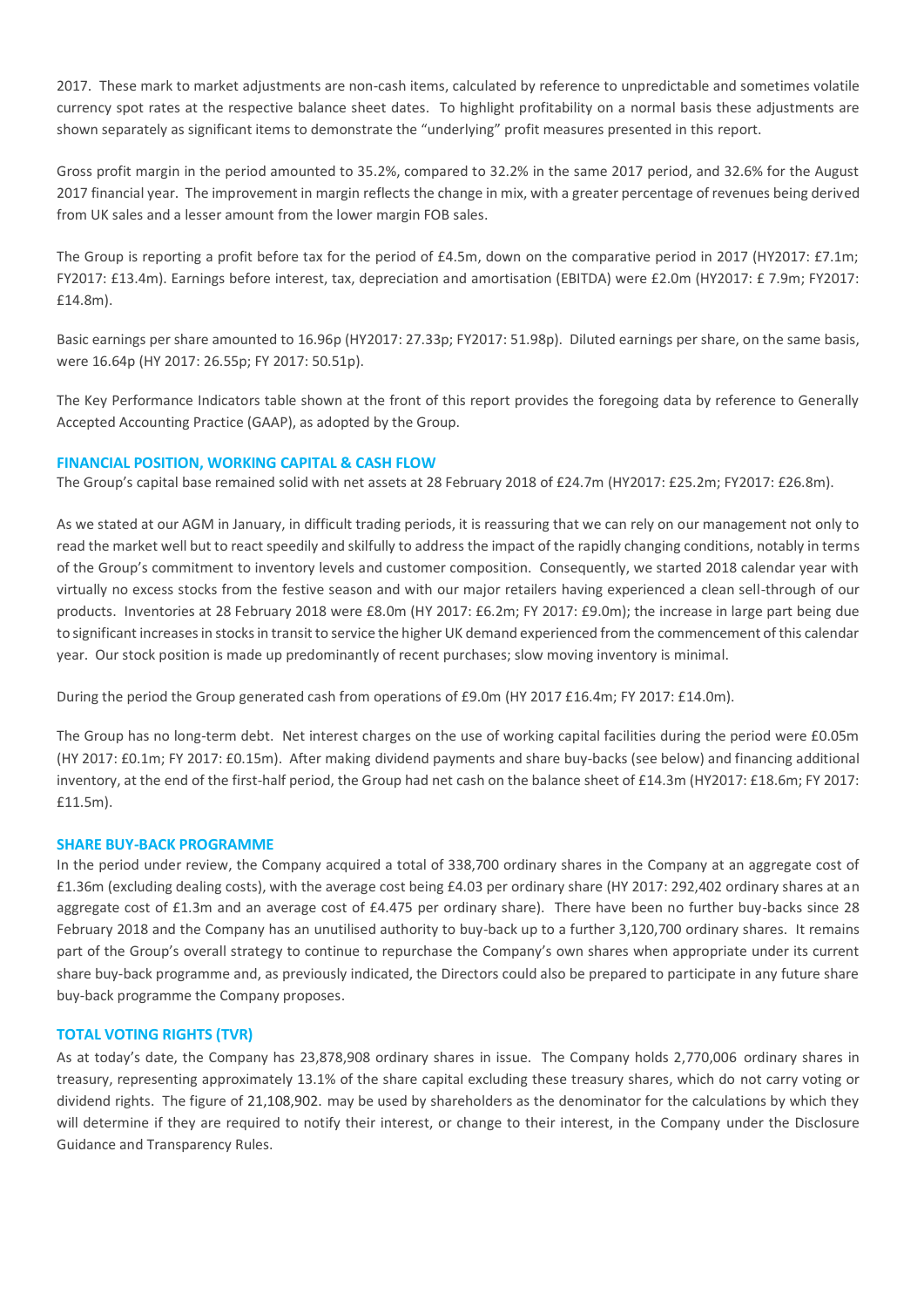### **DIVIDEND**

The Directors remain committed to a progressive dividend policy. Given our ongoing progress, the Board is declaring an interim dividend of 11.0p per share, an increase of 22.2% on the interim dividend in 2017 (HY2017: 9.0p). This interim dividend, which is covered 1.54 times by the underlying earnings, will be paid on 27 July 2018 to shareholders on the Register as at the close of business on 6 July 2018. The shares will be marked ex-dividend on 5 July 2018.

### **OUR PEOPLE**

The business employs *c*.194 people across its locations in the UK and Asia. The Board once again takes this opportunity to thank every one of its colleagues for their continuous hard work, dedication and loyalty, which underpins both the high-level customer relationships and the Group's overall performance.

# **OUTLOOK**

Although trading in the first half was lower when compared to 2017, we believe that in view of the sector disruption and upheaval, Character delivered a very solid performance in what has been a very turbulent time at the retail level.

The calendar year has started very encouragingly, with the established brands and new ranges selling through extremely well at retail. We remain of the view that Character will continue to make good progress in meeting the demands of its customers and the consumer and growing the business. The Group is looking for a record second half-year for our domestic business in the current financial year and a recovery in our FOB business in the following year.

The Directors remain optimistic that the business will see a return to its previous growth pattern during the second half of this financial year and this will be fully reflected and significantly strengthen the trading results for the financial year ending 31 August 2019.

With the combination of our collaborative culture, both within the Group as well as in the partnerships with our customers and suppliers, the agility of our business model in addressing changes and challenges within our market and the proven skills of our central management team, the Board remains confident in the Group's ability to further profitably expand its presence both domestically and internationally in the years to come.

**24 April 2018**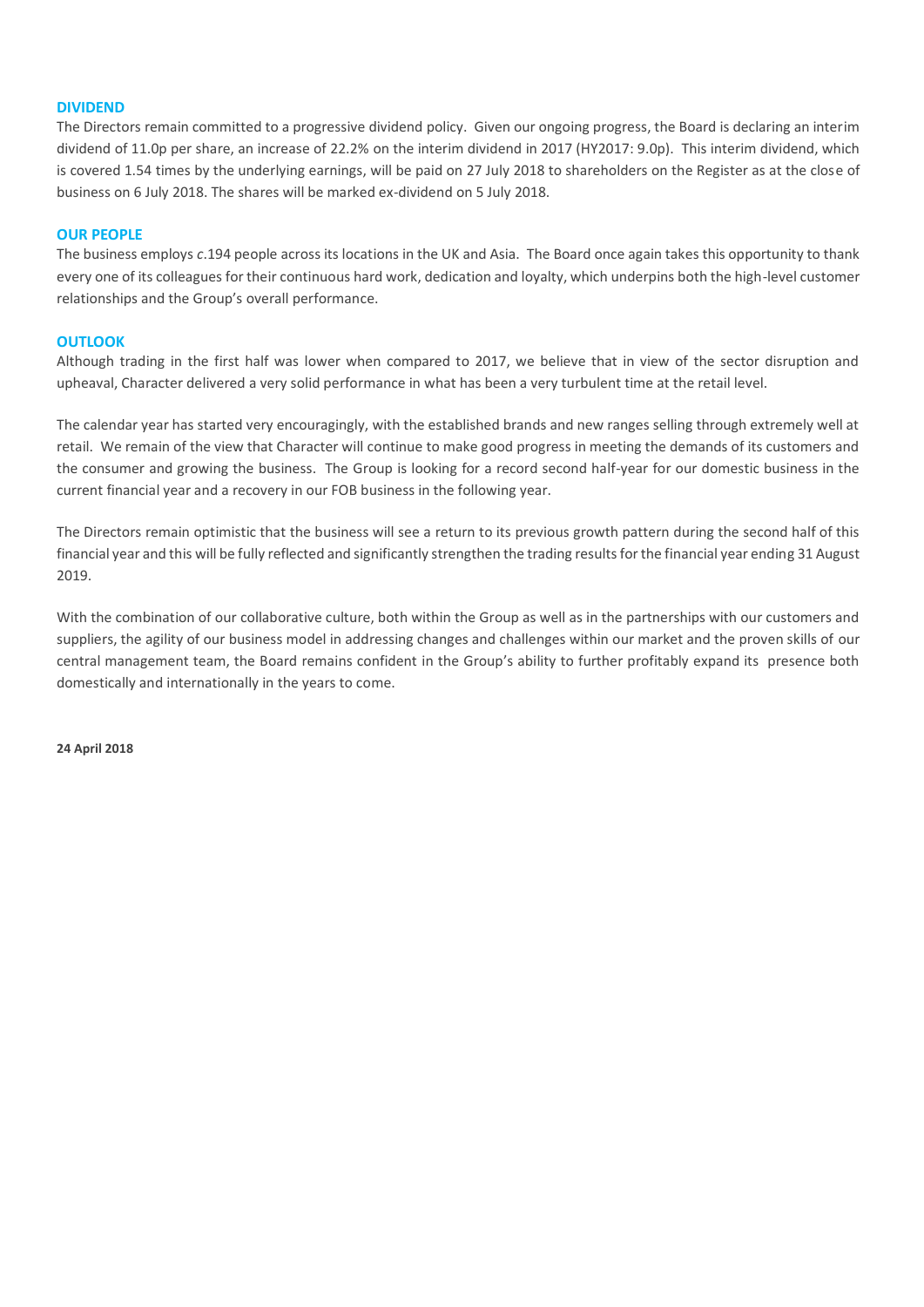# **The Character Group plc Consolidated Income Statement**

| <b>Notes</b>                                                          | 6 months            | 6 months            | 12 months            |
|-----------------------------------------------------------------------|---------------------|---------------------|----------------------|
|                                                                       | ended               | ended               | ended                |
|                                                                       | 28 February         | 29 February         | 31 August            |
|                                                                       | 2018<br>(unaudited) | 2017<br>(unaudited) | 2017<br>(audited)    |
|                                                                       | £'000               | f'000               | $\rm{f}^{\prime}000$ |
|                                                                       |                     |                     |                      |
| Revenue                                                               | 50,493              | 61,542              | 115,319              |
| Cost of sales                                                         | (32, 698)           | (41, 730)           | (77, 770)            |
| <b>Gross profit</b>                                                   | 17,795              | 19,812              | 37,549               |
| Net operating expenses                                                |                     |                     |                      |
| Selling and distribution costs                                        | (4, 952)            | (4, 535)            | (6, 947)             |
| Administration expenses                                               | (8,646)             | (8, 280)            | (17, 657)            |
| Other operating income                                                | 380                 | 206                 | 628                  |
| <b>Operating profit</b>                                               | 4,577               | 7,203               | 13,573               |
| Finance income                                                        | $\overline{7}$      | 14                  | 57                   |
| Finance costs                                                         | (61)                | (139)               | (204)                |
| <b>Profit before taxation</b>                                         | 4,523               | 7,078               | 13,426               |
| Taxation                                                              | (968)               | (1, 283)            | (2, 418)             |
| Profit after taxation before significant items                        | 3,555               | 5,795               | 11,008               |
| <b>Significant items</b>                                              |                     |                     |                      |
| Movements in fair value of financial instruments                      | (3,853)             | (568)               | (1, 188)             |
| Tax relating to fair value movements of financial instruments         | 732                 | 113                 | 230                  |
| Profit for the period attributable to equity holders of the parent    | 434                 | 5,340               | 10,050               |
| Earnings per share before significant items (pence)<br>$\overline{4}$ |                     |                     |                      |
| Basic earnings per share                                              | 16.96p              | 27.33p              | 51.98p               |
| Diluted earnings per share                                            | 16.64p              | 26.55p              | 50.51p               |
| Earnings per share after significant items (pence)<br>4               |                     |                     |                      |
| Basic earnings per share                                              | 2.07p               | 25.18p              | 47.46p               |
| Diluted earnings per share                                            | 2.03p               | 24.47p              | 46.11p               |
|                                                                       |                     |                     |                      |
| Dividend per share (pence)<br>3                                       | 10.00p              | 8.00p               | 17.00p               |
|                                                                       |                     |                     |                      |
| <b>EBITDA</b>                                                         |                     |                     |                      |
| (earnings before interest, tax, depreciation and amortisation)        | 1,953               | 7,873               | 14,820               |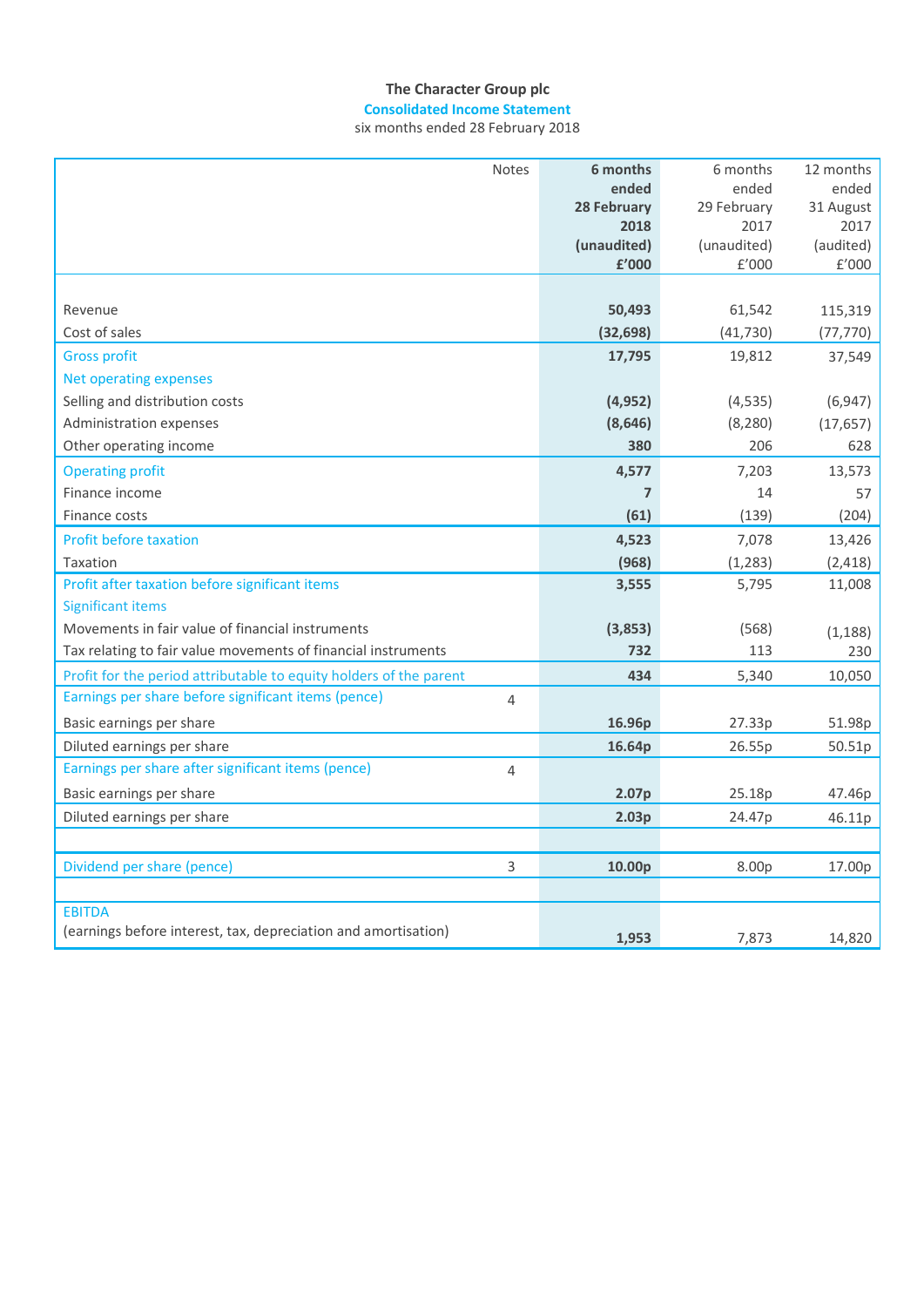# **The Character Group plc Consolidated Statement of Comprehensive Income**

|                                                                      | 6 months    | 6 months    | 12 months |
|----------------------------------------------------------------------|-------------|-------------|-----------|
|                                                                      | ended       | ended       | ended     |
|                                                                      | 28 February | 29 February | 31 August |
|                                                                      | 2018        | 2017        | 2017      |
|                                                                      | (unaudited) | (unaudited) | (audited) |
|                                                                      | £'000       | f'000       | f'000     |
|                                                                      |             |             |           |
| Profit for the period after tax                                      | 434         | 5,340       | 10,050    |
| Items that will not be reclassified subsequently to profit and loss  |             |             |           |
| Current tax credit relating to exercised share options               |             |             | 70        |
| Deferred tax relating to share options                               | (5)         | 77          | (6)       |
|                                                                      | 429         | 77          | 64        |
| Items that may be reclassified subsequently to profit and loss       |             |             |           |
| Net exchange differences on translation of foreign operations        | (98)        | (224)       | (195)     |
| Total comprehensive income for the period attributable to the equity |             |             |           |
| holders of the parent                                                | 331         | 5,193       | 9,919     |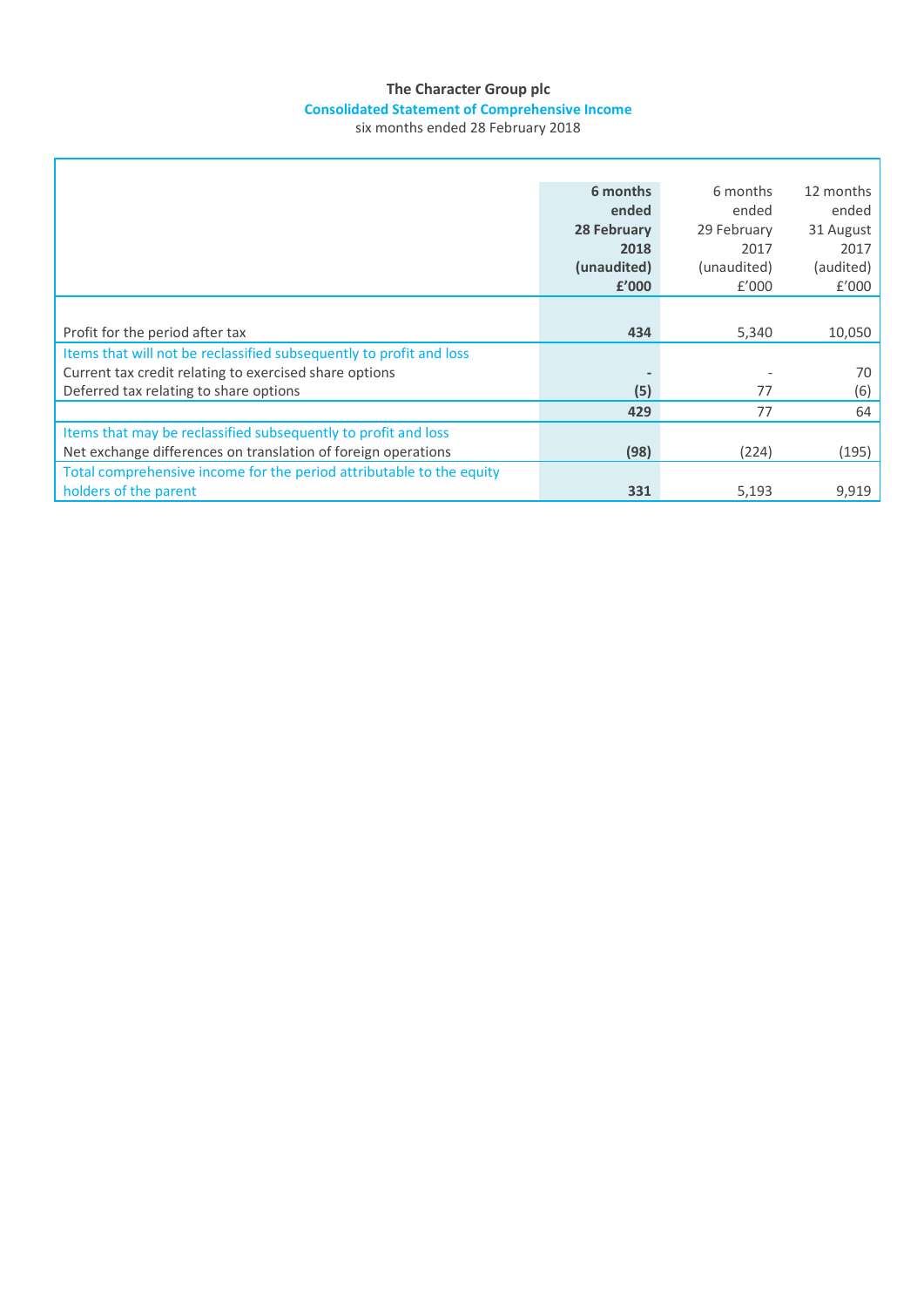# **The Character Group plc Consolidated Balance Sheet**

at 28 February 2018

|                                         | 28 February | 29 February | 31 August |
|-----------------------------------------|-------------|-------------|-----------|
|                                         | 2018        | 2017        | 2017      |
|                                         | (unaudited) | (unaudited) | (audited) |
|                                         | £'000       | E'000       | £'000     |
|                                         |             |             |           |
| <b>Non-current assets</b>               |             |             |           |
| Intangible assets - product development | 496         | 729         | 698       |
| Investment property                     | 1,747       | 1,813       | 1,780     |
| Property, plant and equipment           | 3,151       | 3,317       | 3,204     |
| Deferred tax assets                     | 1,200       | 462         | 607       |
|                                         | 6,594       | 6,321       | 6,289     |
| <b>Current assets</b>                   |             |             |           |
| Inventories                             | 8,047       | 6,205       | 8,994     |
| Trade and other receivables             | 12,015      | 5,754       | 25,817    |
| Current income tax receivable           | 141         |             | 8         |
| Derivative financial instruments        |             | 104         | 24        |
| Cash and cash equivalents               | 14,269      | 21,709      | 28,752    |
|                                         | 34,472      | 33,772      | 63,595    |
| <b>Current liabilities</b>              |             |             |           |
| Short term borrowings                   |             | (3, 132)    | (17, 216) |
| Trade and other payables                | (11, 165)   | (9, 921)    | (22, 700) |
| Income tax payable                      | (605)       | (1, 577)    | (2, 369)  |
| Derivative financial instruments        | (4, 597)    | (228)       | (768)     |
|                                         | (16, 367)   | (14, 858)   | (43, 053) |
| Net current assets                      | 18,105      | 18,914      | 20,542    |
| Non - current liabilities               |             |             |           |
| Deferred tax                            |             | (22)        | (3)       |
| <b>Net assets</b>                       | 24,699      | 25,213      | 26,828    |
| Equity                                  |             |             |           |
| Called up share capital                 | 1,194       | 1,224       | 1,211     |
| Shares held in treasury                 | (2, 353)    | (2,743)     | (2, 743)  |
| Capital redemption reserve              | 1,762       | 1,732       | 1,745     |
| Share based payment reserve             | 2,945       | 2,854       | 2,928     |
| Share premium account                   | 16,084      | 15,483      | 15,483    |
| Merger reserve                          | 651         | 651         | 651       |
| Translation reserve                     | 863         | 1,293       | 1,145     |
| Profit and loss account                 | 3,553       | 4,719       | 6,408     |
| <b>Total equity</b>                     | 24,699      | 25,213      | 26,828    |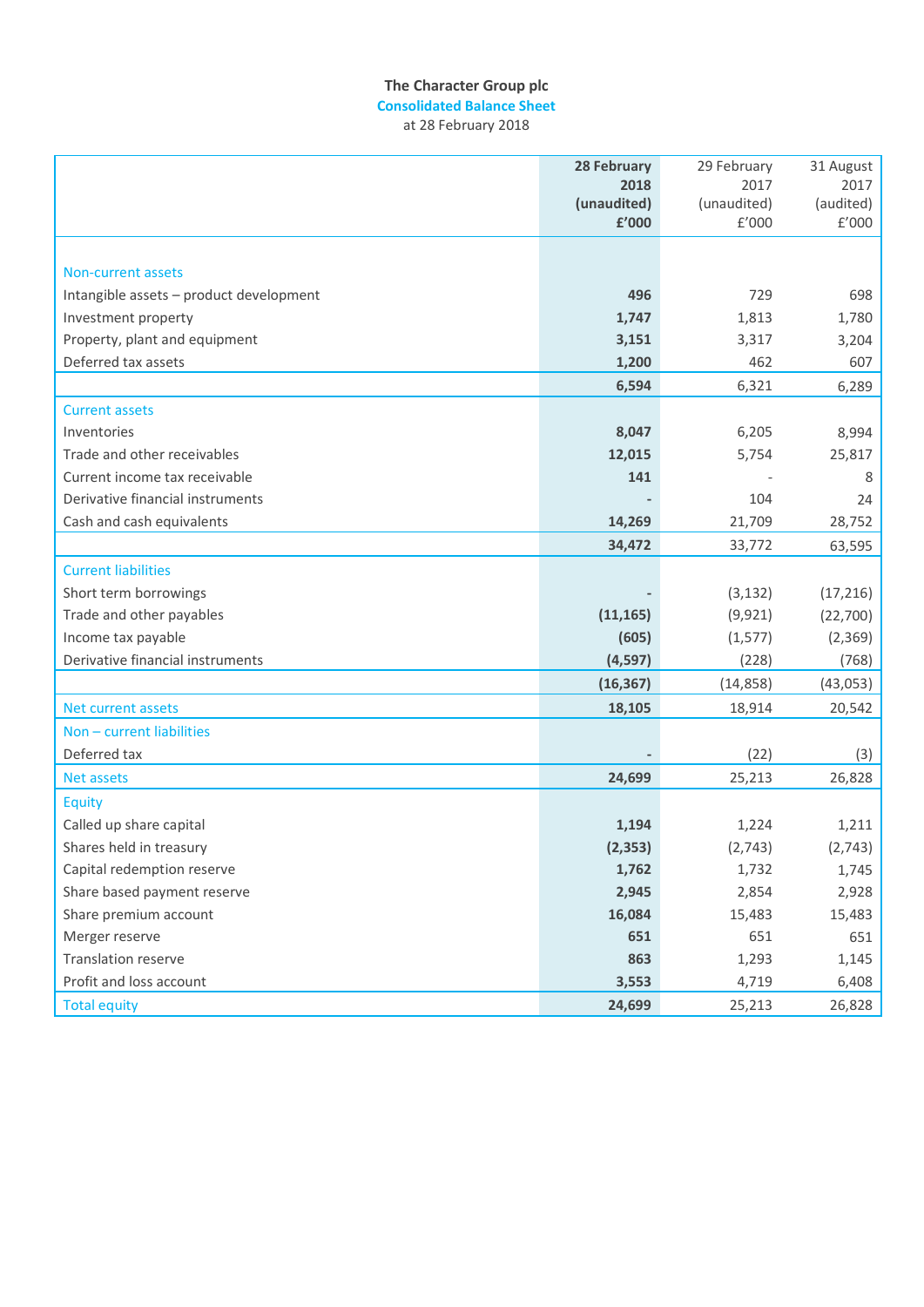# **The Character Group plc Consolidated Statement of Cash Flows**

|                                                                      | 6 months            | 6 months            | 12 months         |
|----------------------------------------------------------------------|---------------------|---------------------|-------------------|
|                                                                      | ended               | ended               | ended             |
|                                                                      | 28 February         | 29 February         | 31 August         |
|                                                                      | 2018<br>(unaudited) | 2017<br>(unaudited) | 2017<br>(audited) |
|                                                                      | £'000               | £'000               | £'000             |
| Cash flow from operating activities                                  |                     |                     |                   |
| Profit before taxation for the period                                | 670                 | 6,510               | 12,238            |
| <b>Adjustments for:</b>                                              |                     |                     |                   |
| Depreciation of property, plant and equipment                        | 192                 | 204                 | 401               |
| Depreciation of investment property                                  | 33                  | 33                  | 65                |
| Amortisation of intangible assets                                    | 1,004               | 1,001               | 1,969             |
| (Profit) on disposal of property, plant and equipment                | (9)                 |                     | (6)               |
| Interest expense                                                     | 54                  | 125                 | 147               |
| Financial instruments fair value adjustments                         | 3,853               | 568                 | 1,188             |
| Share based payments                                                 | 17                  | 76                  | 150               |
| Decrease in inventories                                              | 947                 | 4,098               | 1,309             |
| Decrease/(increase) in trade and other receivables                   | 13,802              | 19,328              | (735)             |
| (Decrease) in trade and other creditors                              | (11, 535)           | (15, 497)           | (2,718)           |
| Cash generated from operations                                       | 9,028               | 16,446              | 14,008            |
| Interest paid                                                        | (54)                | (125)               | (147)             |
| Income tax paid                                                      | (2,777)             | (623)               | (1,075)           |
| Net cash inflow from operating activities                            | 6,197               | 15,698              | 12,786            |
| Cash flows from investing activities                                 |                     |                     |                   |
| Payments for intangible assets                                       | (802)               | (613)               | (1,550)           |
| Payments for property, plant and equipment                           | (147)               | (160)               | (249)             |
| Proceeds from disposal of property, plant and equipment              | 12                  |                     | 7                 |
| Net cash outflow from investing activities                           | (937)               | (773)               | (1,792)           |
| Cash flows from financing activities                                 |                     |                     |                   |
| Proceeds from issue of share capital                                 | 991                 | 37                  | 37                |
| Purchase of own shares for cancellation                              | (1, 367)            | (1, 315)            | (2, 597)          |
| Dividends paid                                                       | (2, 101)            | (1,697)             | (3,600)           |
| Net cash used in financing activities                                | (2, 477)            | (2, 975)            | (6, 160)          |
| Net increase in cash and cash equivalents                            | 2,783               | 11,950              | 4,834             |
| Cash, cash equivalents and borrowings at the beginning of the period | 11,536              | 6,913               | 6,913             |
| Effects of exchange rate movements                                   | (50)                | (286)               | (211)             |
| Cash, cash equivalents and borrowings at the end of the period       | 14,269              | 18,577              | 11,536            |

| Cash, cash equivalents and borrowings consist of:              |        |         |           |
|----------------------------------------------------------------|--------|---------|-----------|
| Cash, cash equivalents                                         | 14,269 | 21.709  | 28,752    |
| Short term borrowings                                          |        | (3.132) | (17, 216) |
| Cash, cash equivalents and borrowings at the end of the period | 14,269 | 18.577  | 11,536    |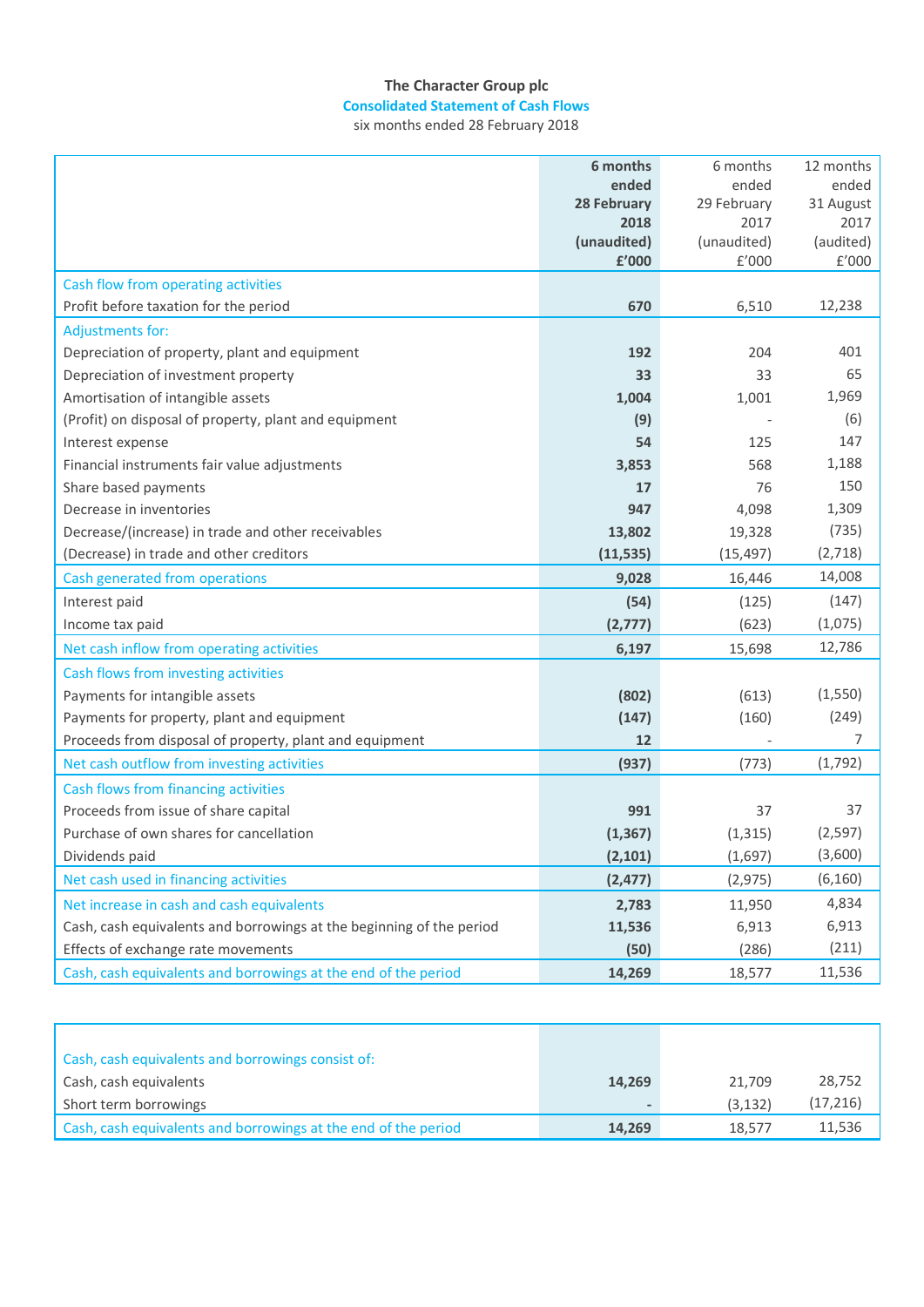# **The Character Group plc Consolidated Statement of Changes in Equity**

|                                 | Called up      | Treasury       | Capital                  | Share                    |                          | Share                    | Translation    | Profit   |          |
|---------------------------------|----------------|----------------|--------------------------|--------------------------|--------------------------|--------------------------|----------------|----------|----------|
|                                 | share          | shares         | redemption               | premium                  | Merger                   | based                    | reserve        | and loss |          |
|                                 | capital        |                | reserve                  | account                  | reserve                  | payment                  |                | account  | Total    |
|                                 | £'000          | £'000          | £'000                    | £'000                    | £'000                    | £'000                    | £'000          | £'000    | £'000    |
| Balance as at                   |                |                |                          |                          |                          |                          |                |          |          |
| 1 September 2016                |                |                |                          |                          |                          |                          |                |          |          |
| (unaudited)                     | 1,235          | (2,743)        | 1,717                    | 15,450                   | 651                      | 2,778                    | 1,274          | 2,557    | 22,919   |
| Profit for the period           |                |                |                          |                          |                          |                          |                | 5,340    | 5,340    |
| Exchange differences on         |                |                |                          |                          |                          |                          |                |          |          |
| translation of foreign          |                |                |                          |                          |                          |                          |                |          |          |
| operations                      |                |                |                          |                          |                          |                          | 19             | (243)    | (224)    |
| Deferred tax credit relating    |                |                |                          |                          |                          |                          |                |          |          |
| to share options                |                |                |                          |                          |                          |                          |                | 77       | 77       |
| <b>Total comprehensive</b>      |                |                |                          |                          |                          |                          |                |          |          |
| income/(expense) for the        |                |                |                          |                          |                          |                          |                |          |          |
| period                          |                |                |                          |                          |                          |                          | 19             | 5,174    | 5,193    |
| <b>Transactions with owners</b> |                |                |                          |                          |                          |                          |                |          |          |
| Dividend paid                   |                |                |                          |                          |                          |                          |                | (1,697)  | (1,697)  |
| Share based payment             |                |                |                          |                          |                          | 76                       |                |          | 76       |
| Shares issued                   | 4              |                |                          | 33                       |                          |                          |                |          | 37       |
| Shares cancelled                | (15)           |                | 15                       | ÷,                       |                          |                          |                | (1, 315) | (1, 315) |
| Six months ended                |                |                |                          |                          |                          |                          |                |          |          |
| 29 February 2017                | 1,224          | (2,743)        | 1,732                    | 15,483                   | 651                      | 2,854                    | 1,293          | 4,719    | 25,213   |
|                                 |                |                |                          |                          |                          |                          |                |          |          |
| <b>Balance as at</b>            |                |                |                          |                          |                          |                          |                |          |          |
| 1 September 2016                |                |                |                          |                          |                          |                          |                |          |          |
| (audited)                       | 1,235          | (2,743)        | 1,717                    | 15,450                   | 651                      | 2,778                    | 1,274          | 2,557    | 22,919   |
| Profit for the year after tax   | $\sim$         | ÷,             |                          |                          | L.                       | $\sim$                   | $\overline{a}$ | 10,050   | 10,050   |
| Exchange differences on         |                |                |                          |                          |                          |                          |                |          |          |
| translation of foreign          |                |                |                          |                          |                          |                          |                |          |          |
| operations                      |                |                |                          |                          |                          |                          | (129)          | (66)     | (195)    |
| Deferred tax credit relating    |                |                |                          |                          |                          |                          |                |          |          |
| to share options                |                |                |                          |                          |                          |                          |                | (6)      | (6)      |
| Current tax credit relating to  |                |                |                          |                          |                          |                          |                |          |          |
| exercised share options         |                | L,             | $\overline{\phantom{a}}$ | $\overline{\phantom{a}}$ | $\overline{\phantom{a}}$ | $\overline{\phantom{a}}$ | ÷,             | 70       | 70       |
| Total comprehensive income      |                |                |                          |                          |                          |                          |                |          |          |
| /(expense) for the year         |                | $\overline{a}$ |                          |                          | $\overline{a}$           | $\sim$                   | (129)          | 10,048   | 9,919    |
| <b>Transactions with owners</b> |                |                |                          |                          |                          |                          |                |          |          |
| Share based payment             |                |                |                          |                          | L,                       | 150                      |                |          | 150      |
| Dividends                       |                |                |                          |                          |                          |                          |                | (3,600)  | (3,600)  |
| Shares issued                   | $\overline{4}$ |                |                          | 33                       |                          |                          |                |          | 37       |
| Shares cancelled                | (28)           |                | 28                       |                          |                          |                          |                | (2,597)  | (2,597)  |
|                                 |                |                |                          |                          |                          |                          |                |          |          |
| Year ended                      | 1,211          | (2,743)        | 1,745                    | 15,483                   | 651                      | 2,928                    | 1,145          | 6,408    | 26,828   |
| 31 August 2017                  |                |                |                          |                          |                          |                          |                |          |          |

| 1,211                        | (2,743)                  | 1,745                    | 15,483                   | 651                      | 2,928                    | 1,145                    | 6,408                    | 26,828            |
|------------------------------|--------------------------|--------------------------|--------------------------|--------------------------|--------------------------|--------------------------|--------------------------|-------------------|
| ٠                            | ٠                        |                          |                          |                          |                          | $\overline{\phantom{a}}$ | 434                      | 434               |
|                              |                          |                          |                          |                          |                          |                          |                          |                   |
|                              |                          |                          |                          |                          |                          |                          |                          |                   |
|                              |                          |                          |                          |                          | $\overline{\phantom{a}}$ |                          |                          | (98)              |
|                              |                          |                          |                          |                          |                          |                          |                          |                   |
| $\qquad \qquad \blacksquare$ | $\overline{\phantom{a}}$ | $\overline{\phantom{a}}$ | $\overline{\phantom{a}}$ | $\overline{\phantom{a}}$ |                          | $\overline{\phantom{a}}$ |                          | (5)               |
|                              |                          |                          |                          |                          |                          |                          |                          |                   |
|                              |                          |                          |                          |                          |                          |                          |                          |                   |
| $\overline{\phantom{a}}$     | $\overline{\phantom{a}}$ |                          |                          |                          |                          |                          |                          | 331               |
|                              |                          |                          |                          |                          |                          |                          |                          |                   |
| $\overline{\phantom{a}}$     | $\overline{\phantom{a}}$ | $\overline{\phantom{a}}$ | $\overline{\phantom{a}}$ | $\overline{a}$           |                          | $\overline{\phantom{a}}$ | (2, 101)                 | (2, 101)          |
| $\overline{\phantom{a}}$     | ٠                        | $\overline{\phantom{a}}$ | $\overline{\phantom{a}}$ | $\overline{\phantom{a}}$ | 17                       | $\overline{\phantom{a}}$ | $\overline{\phantom{a}}$ | 17                |
| ٠                            | 390                      | $\overline{\phantom{a}}$ | 601                      | $\overline{\phantom{a}}$ | $\overline{\phantom{a}}$ | $\overline{\phantom{a}}$ | ٠                        | 991               |
| (17)                         | $\overline{\phantom{a}}$ | 17                       | $\overline{\phantom{a}}$ | ٠                        |                          | $\overline{\phantom{a}}$ | (1, 367)                 | (1, 367)          |
|                              |                          |                          |                          |                          |                          |                          |                          |                   |
| 1,194                        |                          | 1762                     | 16,084                   | 651                      | 2,945                    | 863                      | 3,553                    | 24,699            |
|                              |                          | (2, 353)                 |                          |                          |                          |                          | (282)<br>(282)           | 184<br>(5)<br>613 |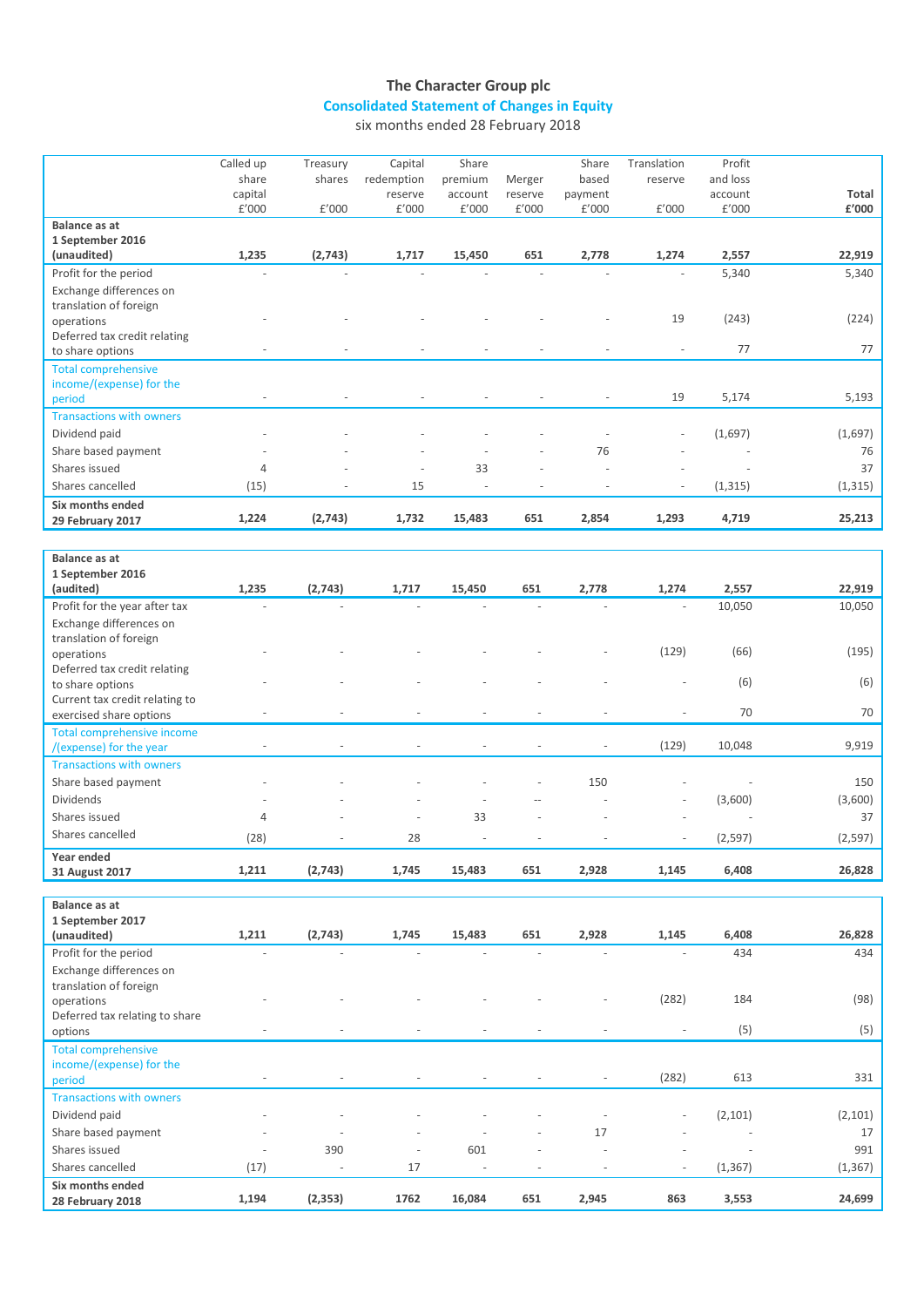# **The Character Group plc Notes to the Financial Statements**

# **1. Basis of Preparation**

The financial information set out in this Half Yearly Financial Report has been prepared under International Financial Reporting Standards (IFRS) as adopted by the European Union and in accordance with the accounting policies which will be adopted in presenting the Group's Annual Report and Financial Statements for the year ending 31 August 2018. These are consistent with the accounting policies used in the financial statements for the year ended 31 August 2017 as described in those annual financial statements.

As permitted, this Half Yearly Financial Report has been prepared in accordance with the AIM rules and not in accordance with IAS 34 'Interim Financial Reporting'.

The consolidated financial statements are prepared under the historical cost convention, as modified by the revaluation of certain financial instruments and share based payments at fair value.

These Half Yearly Financial Statements and the financial information for the six months ended 28 February 2018 do not constitute full statutory accounts within the meaning of section 434 of the Companies Act 2006 and are unaudited. These unaudited Half Yearly Financial statements were approved by the Board of Directors on 24 April 2018.

The information for the year ended 31 August 2017 is based on the consolidated financial statements for that year on which the Group's auditor's report was unqualified and did not contain a statement under section 498 (2) or (3) of the Companies Act 2006.

# **2. Going concern**

The Directors consider that the Group has adequate resources to continue operating for the foreseeable future and therefore continue to adopt the going concern basis in preparing the financial statements.

| <b>Dividends</b><br>3.                                     |                  |                  |                 |
|------------------------------------------------------------|------------------|------------------|-----------------|
|                                                            | 6 months ended   | 6 months ended   | 12 months ended |
|                                                            | 28 February 2018 | 29 February 2017 | 31 August 2017  |
|                                                            | (unaudited)      | (unaudited)      | (audited)       |
|                                                            | £'000            | f'000            | £'000           |
| On equity shares:                                          |                  |                  |                 |
| Final dividend paid for the year ended 31 August 2017      |                  |                  |                 |
| 10.00p (2016: 8.00p) per share<br>$\overline{\phantom{a}}$ | 2,101            | 1,697            | 1,697           |
| Interim<br>$\overline{\phantom{a}}$                        |                  |                  | 1,903           |
|                                                            | 2,101            | 1.697            | 3,600           |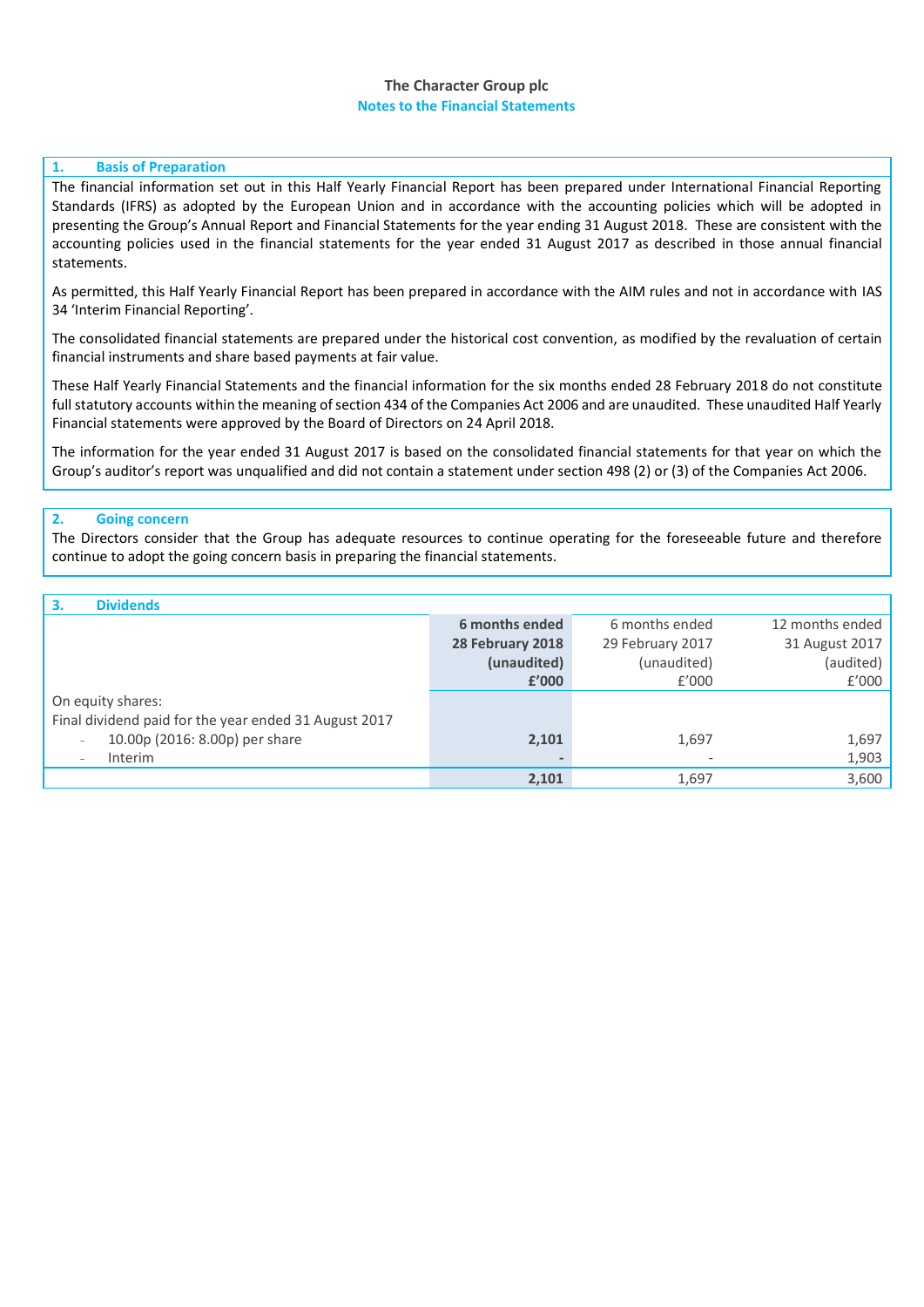### **4. Earnings per share**

Basic earnings per share is calculated by dividing the earnings attributable to ordinary shareholders by the weighted average number of ordinary shares during the period.

Diluted earnings per share is calculated by adjusting the weighted average number of ordinary shares in issue on the assumption of conversion of all dilutive potential ordinary shares. The Group has only one category of dilutive potential ordinary shares, being share options granted where the exercise price is less than average price of the company's ordinary shares during this period.

An adjusted earnings per share has also been calculated as, in the opinion of the directors, this will allow shareholders to gain a clearer understanding of the trading performance of the Group.

The calculations are based on the following:

| 28 February 2017<br>28 February 2018<br>31 August 2017<br>(audited)<br>(unaudited)<br>(unaudited)<br>£000's<br>£000's<br>£000's<br>Profit attributable to equity shareholders of the parent<br>5,340<br>10,050<br>434<br>Financial instruments fair value adjustments net of tax<br>3,121<br>455<br>958<br>Profit for adjusted earnings per share<br>11,008<br>3,555<br>5,795<br>Weighted average number of shares<br>In issue during the year - basic<br>20,964,023<br>21,175,949<br>21,205,059<br>Dilutive potential ordinary shares<br>618,399<br>403,410<br>619,240<br>Weighted average number of ordinary for diluted<br>earnings per share<br>21,367,433<br>21,824,299<br>21,794,348<br>Earnings per share<br>Basic earnings per share (pence)<br>2.07<br>47.46<br>25.18<br>Diluted earnings per share (pence)<br>46.11<br>2.03<br>24.47<br>Adjusted earnings per share<br>16.96<br>Basic earnings per share (pence)<br>27.33<br>51.98<br>Diluted earnings per share (pence)<br>16.64<br>50.51<br>26.55 | six months ended | six months ended | 12 months ended |
|---------------------------------------------------------------------------------------------------------------------------------------------------------------------------------------------------------------------------------------------------------------------------------------------------------------------------------------------------------------------------------------------------------------------------------------------------------------------------------------------------------------------------------------------------------------------------------------------------------------------------------------------------------------------------------------------------------------------------------------------------------------------------------------------------------------------------------------------------------------------------------------------------------------------------------------------------------------------------------------------------------------|------------------|------------------|-----------------|
|                                                                                                                                                                                                                                                                                                                                                                                                                                                                                                                                                                                                                                                                                                                                                                                                                                                                                                                                                                                                               |                  |                  |                 |
|                                                                                                                                                                                                                                                                                                                                                                                                                                                                                                                                                                                                                                                                                                                                                                                                                                                                                                                                                                                                               |                  |                  |                 |
|                                                                                                                                                                                                                                                                                                                                                                                                                                                                                                                                                                                                                                                                                                                                                                                                                                                                                                                                                                                                               |                  |                  |                 |
|                                                                                                                                                                                                                                                                                                                                                                                                                                                                                                                                                                                                                                                                                                                                                                                                                                                                                                                                                                                                               |                  |                  |                 |
|                                                                                                                                                                                                                                                                                                                                                                                                                                                                                                                                                                                                                                                                                                                                                                                                                                                                                                                                                                                                               |                  |                  |                 |
|                                                                                                                                                                                                                                                                                                                                                                                                                                                                                                                                                                                                                                                                                                                                                                                                                                                                                                                                                                                                               |                  |                  |                 |
|                                                                                                                                                                                                                                                                                                                                                                                                                                                                                                                                                                                                                                                                                                                                                                                                                                                                                                                                                                                                               |                  |                  |                 |
|                                                                                                                                                                                                                                                                                                                                                                                                                                                                                                                                                                                                                                                                                                                                                                                                                                                                                                                                                                                                               |                  |                  |                 |
|                                                                                                                                                                                                                                                                                                                                                                                                                                                                                                                                                                                                                                                                                                                                                                                                                                                                                                                                                                                                               |                  |                  |                 |
|                                                                                                                                                                                                                                                                                                                                                                                                                                                                                                                                                                                                                                                                                                                                                                                                                                                                                                                                                                                                               |                  |                  |                 |
|                                                                                                                                                                                                                                                                                                                                                                                                                                                                                                                                                                                                                                                                                                                                                                                                                                                                                                                                                                                                               |                  |                  |                 |
|                                                                                                                                                                                                                                                                                                                                                                                                                                                                                                                                                                                                                                                                                                                                                                                                                                                                                                                                                                                                               |                  |                  |                 |
|                                                                                                                                                                                                                                                                                                                                                                                                                                                                                                                                                                                                                                                                                                                                                                                                                                                                                                                                                                                                               |                  |                  |                 |
|                                                                                                                                                                                                                                                                                                                                                                                                                                                                                                                                                                                                                                                                                                                                                                                                                                                                                                                                                                                                               |                  |                  |                 |
|                                                                                                                                                                                                                                                                                                                                                                                                                                                                                                                                                                                                                                                                                                                                                                                                                                                                                                                                                                                                               |                  |                  |                 |
|                                                                                                                                                                                                                                                                                                                                                                                                                                                                                                                                                                                                                                                                                                                                                                                                                                                                                                                                                                                                               |                  |                  |                 |
|                                                                                                                                                                                                                                                                                                                                                                                                                                                                                                                                                                                                                                                                                                                                                                                                                                                                                                                                                                                                               |                  |                  |                 |
|                                                                                                                                                                                                                                                                                                                                                                                                                                                                                                                                                                                                                                                                                                                                                                                                                                                                                                                                                                                                               |                  |                  |                 |
|                                                                                                                                                                                                                                                                                                                                                                                                                                                                                                                                                                                                                                                                                                                                                                                                                                                                                                                                                                                                               |                  |                  |                 |

### **5. Electronic Communications**

The Half Yearly Financial Report for the six months ended 28 February 2018 will shortly be available for viewing and download on the Group's website[, www.thecharacter.com.](http://www.thecharacter.com/)

#### *The information contained within this announcement*

*is deemed by the Company to constitute inside information stipulated under the Market Abuse Regulation (EU) No. 596/2014. Upon the publication of this announcement via the Regulatory Information Service, this inside information is now considered to be in the public domain.*